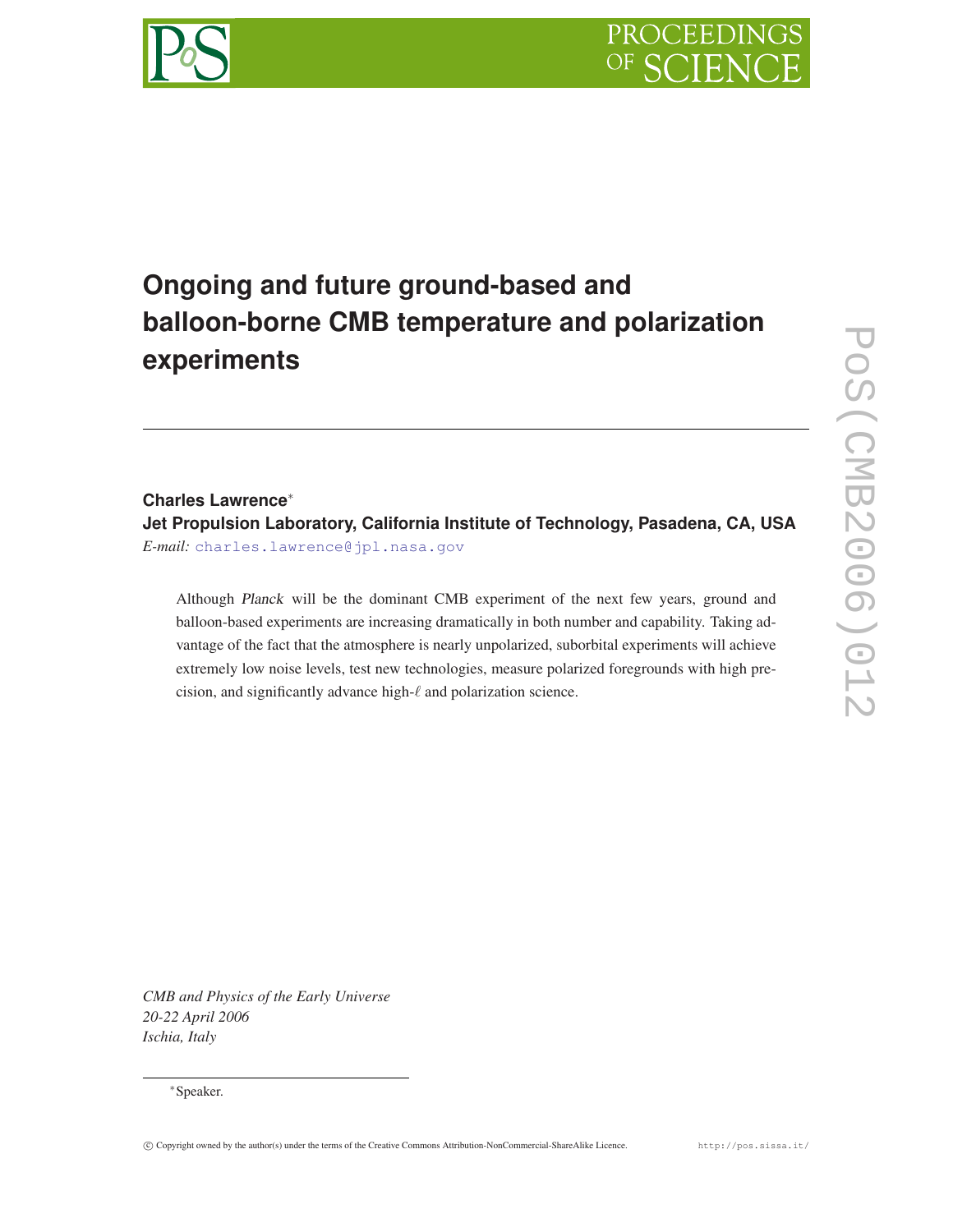

Figure 1: Temperature and polarization power spectrum expected from one year of *Planck* data, with concordance ΛCDM model (red line). From *Planck: The Scientific Programme 2005*.

# 1. Introduction

If all goes as planned, the dominant CMB experiment of the foreseeable future will be *Planck*, which is designed to extract essentially all information in the primary temperature anisotropies of the cosmic microwave background (CMB) down to an angular scale of 5" (Planck 2006; Fig. 1 left). It will also achieve a major advance in polarization measurement of the CMB (Fig. 1 right).

To frame a discussion of current and future sub-orbital CMB experiments, it is useful to ask the question "What won't *Planck* do?" There are two things. *Planck* won't measure temperature anisotropies on angular scales below 5' (corresponding to  $\ell \gtrsim 2500$ ), and it will leave lots of polarization science to be done. Current and future sub-orbital experiments, therefore, fall into two categories, namely those aimed at high resolution observations of (mostly) secondary anisotropies (e.g., SZ effect) at high resolution, and polarization experiments.

The high- $\ell$  science requires either large telescopes of 5–10 m or so, or interferometers. In the foreseeable future, such experiments will be done from the ground, where telescopes of this size do not require major technology development. The high- $\ell$  science also requires significant sky coverage, which in turn requires either large detector arrays or many interferometer elements.

It is more complicated to specify what is needed in the case of polarization, for two reasons. First, CMB polarization, produced by Thompson scattering of quadrupole anisotropies in the surface of last scattering, comes in several flavors (see figures elsewhere in this volume showing *TT*, *EE*, and *BB* spectra).

E-mode polarization of the CMB results from density perturbations. E-mode anisotropies are 1–2 orders of magnitude smaller than temperature anisotropies, and contain information about the Universe not available in temperature anisotropies. B-mode polarization of the CMB can be produced by two quite distinct causes. Neither has been detected as yet. At medium and small angular scales, weak lensing of CMB anisotropies by intervening matter turns E-modes into Bmodes. At large angular scales, B-mode polarization produced by gravitational waves provides, in principle, a direct measure of the energy scale of inflation. The level of these primordial B-modes is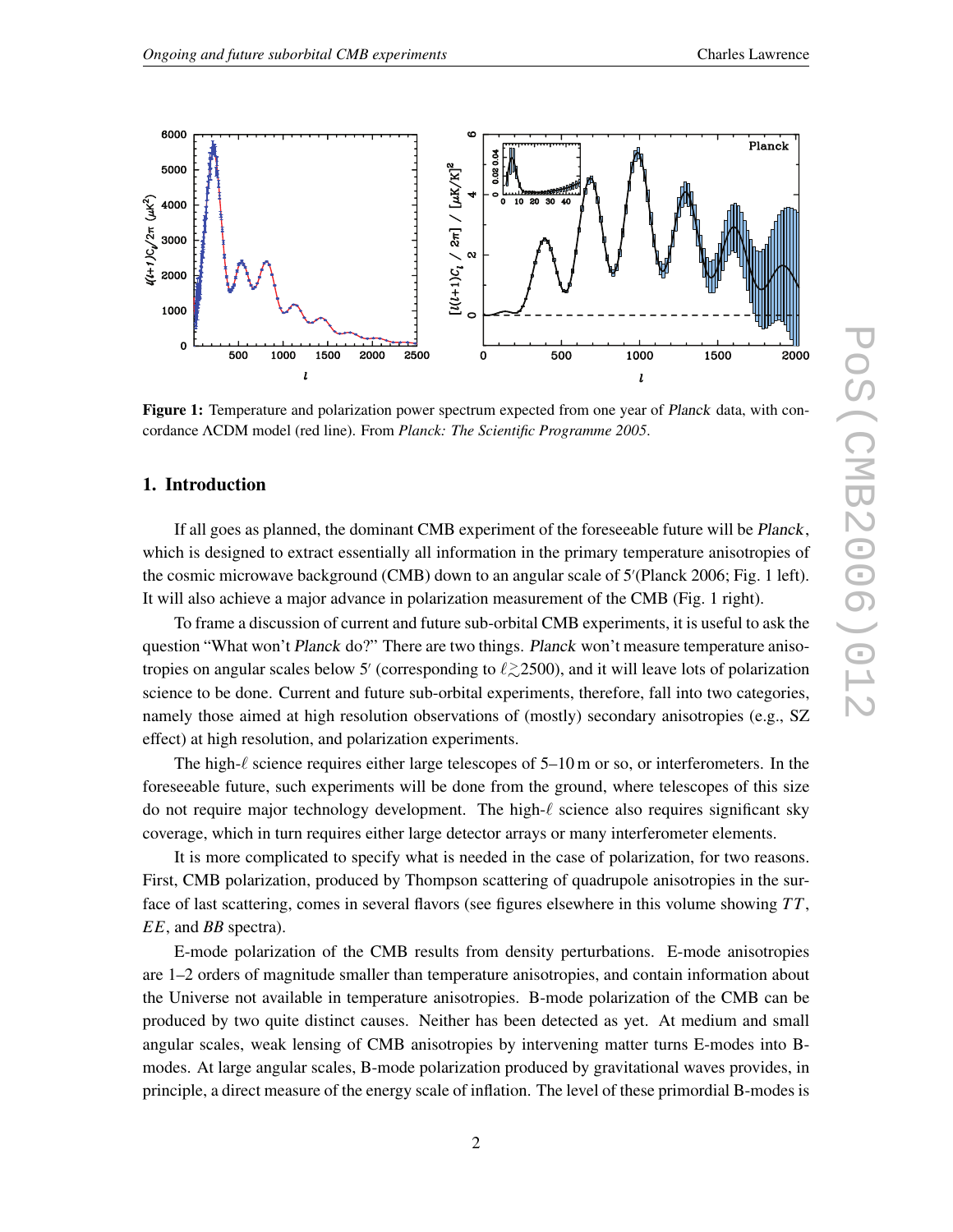highly uncertain, but their non-detection by WMAP3 (Page et al. 2006) puts their level well below E-mode anisotropies, at best. Nevertheless, the possibility of measuring something fundamental at  $10^{-35}$  s after the Big Bang is quite exciting.

The reason why this range of possibilities for CMB polarization science is a complication is no doubt obvious, but I'll state it anyway. Sub-orbital experiments optimized for one aspect of the science would not be as strong for the others. Even in space, it would not be easy, and it certainly would be expensive, to build an experiment that covered the whole range of science.

The second complication concerns foregrounds. As has been expected for a long time, and has been confirmed by the WMAP3 results (Page et al. 2006), polarized foreground emission and the separation of foregrounds from the CMB will play a critical and probably limiting role in the ultimate accuracy with which CMB polarization can be measured. Unfortunately, our knowledge of polarized foregrounds is poor. This makes it hard to design polarization experiments, and it also means that substantial effort must be devoted to simply measuring, characterizing, and understanding foregrounds themselves.

Because of the complications of polarization experiments, I will concentrate on them. First i'll discuss general characteristics of polarization experiments, including their ability to deal with foreground emission. Then I'll compare some current and planned experiments.

#### 2. Polarization Experiments—General Characteristics

#### 2.1 Science Goals

As shown in Figure 1, *Planck* will do quite a good job on the EE polarization, and 'nail' the optical depth from reionization (τ), and once the τ-*ns* degeneracy is broken, the slope of the initial power spectrum (*ns*). Unlike the case with temperature anisotropy, however, *Planck* will not be cosmic-variance-limited on polarization. To be cosmic-variance-limited on EE at  $\ell < 1000$  (2000, 3000) requires noise 2 or 3 (10, 30) times lower than *Planck*. As will be seen, this is extremely demanding from a hardware point of view.

Lensing B modes will provide a good cross check, but are not the big scientific prize for at least three reasons: we can't move the lensing screen; potentially the most important arcminute scales are where the CMB signal disappears; and lensing measures the linear-theory power spectrum at  $z \approx 3$ , which *Planck* will do already from temperature anisotropies. However, we still need to measure lensing well enough to separate lensing B modes from gravitational wave B modes. This will require partial sky measurements for  $\ell > 1000$ , all-sky for  $\ell < 1000$ , and a noise level determined by how strong the gravitational wave B modes are.

Measurement of gravitational B modes would have a dramatic payoff, but the signal level is highly uncertain, and we don't know what the ultimate noise floor imposed by foreground signals will be. Still, we can say that we will need all sky measurements for the low  $\ell$  values that must be measured, and noise levels as low as we can get them.

The key points to take away from this sketchy analysis are that polarization experiments must reach extremely low noise levels, and they must cover significant fractions of the sky.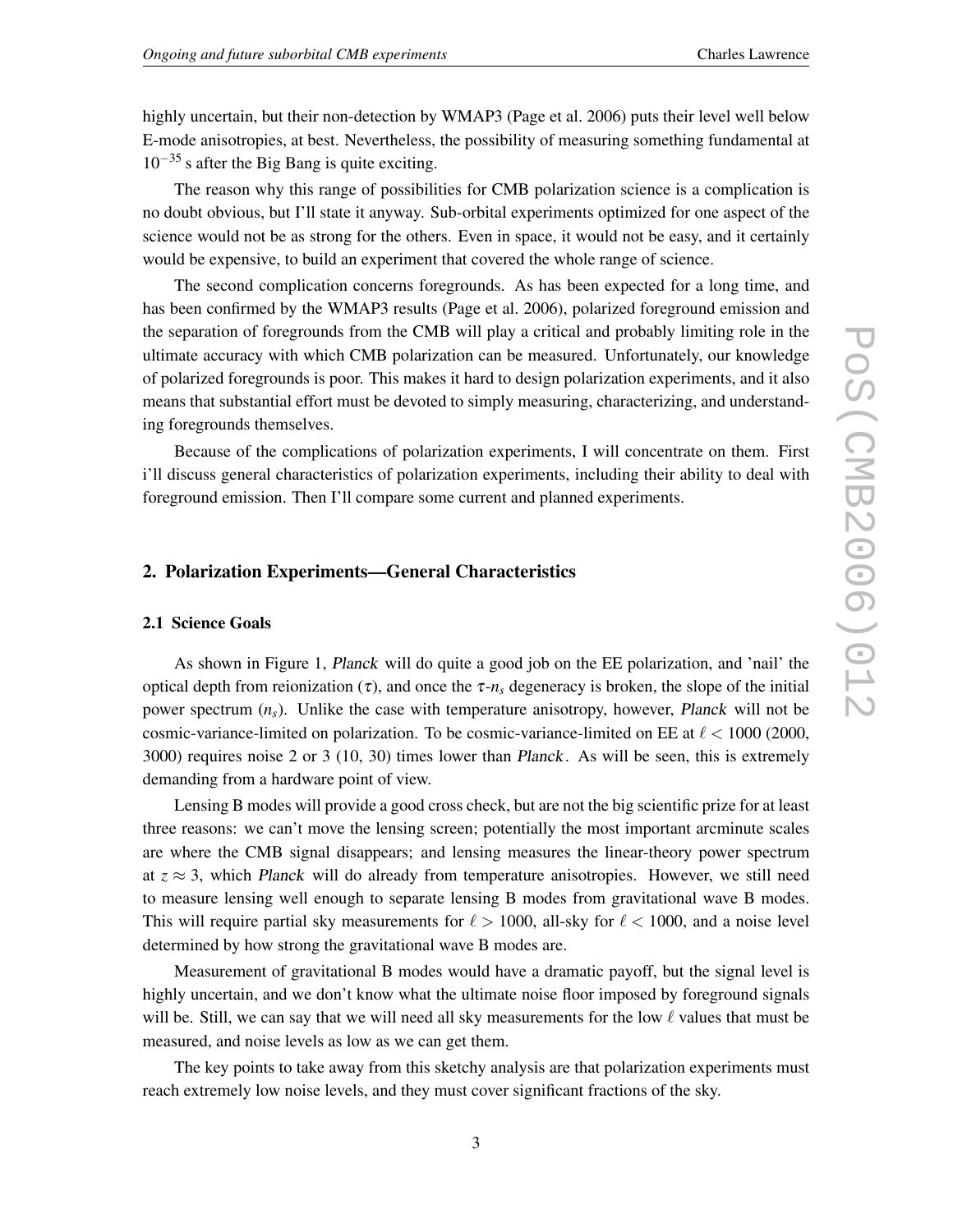#### 2.2 Sensitivity

For decades, increases in detector sensitivity have set the pace for better experiments. **Those** days are over. Individual detectors are approaching fundamental physical limits to noise, either the photon noise of the CMB itself, or the quantum limit for phase-preserving detector systems, or both.

The only way to achieve lower noise is to increase the product

number of detectors  $\times$  integration time.

To reduce noise by a factor of 30 over *Planck* (to reach the cosmic variance limit at  $\ell \approx 3000$ ), this product must increase by 302. Integration times of hundreds of years are impossible, so *the number of detectors must be large*.

An important and sometimes underappreciated point is that the number of reasonably undistorted resolution elements in the focal plane of a CMB telescope of diamter  $D = n\lambda$  is of order  $(n/20)^2$ . For visible light telescopes, with  $n > 10^6$ , detector arrays with a huge number of pixels fit easily in the focal plane. For CMB telescopes, however, where  $D \approx$  few  $\times 10^2$ , focal plane real estate is quite limited. As a result, *multiple-telescope experiments are becoming the norm*.

Almost all CMB experiments since Penzias and Wilson have been performed with either amplifiers or bolometers. Amplifier experiments dominate the list of CMB "firsts" (detection of the CMB itself; measurement of the dipole; SZ detection; measurement of anisotropy; and detection of CMB polarization), and have operational and systematic advantages as well. However, bolometers have a clear advantage in raw sensitivity above the atmosphere at high frequencies.

Which will be better for CMB polarization isn't clear. It depends on the frequency range necessary to deal with foregrounds, and it depends on the success of technology development efforts.

What is clear is that continued technology development is required in both areas to realize their full potential. For bolometers, this includes low frequencies, multiplexers and arraying technologies, coolers, and testing. For amplifiers, this includes antimonide-based monolithic microwave integrated circuits (MMICs) for lower noise and power dissipation, and testing. For both technologies, systematics, optics, and testing are key aspects that must be demonstrated at the submicrokelvin level.

Raw sensitivity is only one of many characteristics of a detector system that is important for CMB polarization, and statements to the effect that only bolometers have the sensitivity required for polarization experiments are far too simple to be accepted at face value. Moreover, there is one aspect of detector sensitivity that seems not to be as widely known as it should be, but that is quite important especially in the context of sub-orbital experiments. That is that the sensitivity of amplifiers is pretty much the same on the ground as in space, but the sensitivity of bolometers is dramatically different on the ground from in space. The reason is that bolometers have very small dynamic range, and a bolometer designed to handle the higher photon background of a ground experiment must be different, and less sensitive, than a bolometer designed for the low background in space. Another difference between amplifiers and bolometers is that amplifiers are phase-preserving (or 'coherent') devices. This comes at a cost, the so-called quantum noise, which increases proportional to frequency, but has a benefit as well. In coherent systems, once the quantum tax is paid, signals can be reused multiple times without degradation. This allows coherent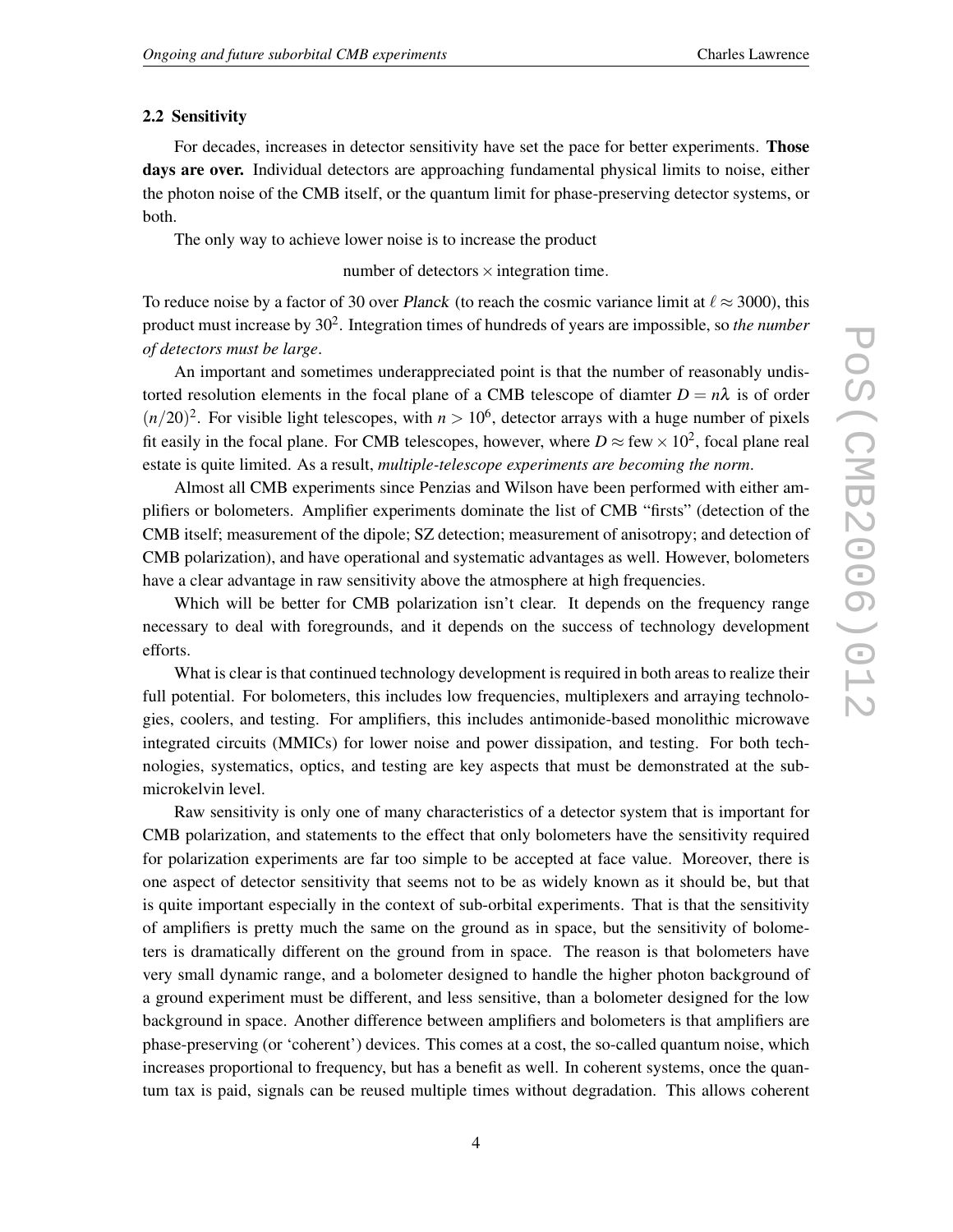| <b>DETECTOR SENSITIVITY</b> |                                                       |                                                      |                                                       |                                                      |  |  |
|-----------------------------|-------------------------------------------------------|------------------------------------------------------|-------------------------------------------------------|------------------------------------------------------|--|--|
| Frequency<br>$[\rm{GHz}]$   | FROM GROUND (2005)                                    |                                                      | FROM SPACE $(\sim 2010)$                              |                                                      |  |  |
|                             | <b>Bolometer</b><br>$\lceil \mu$ K s <sup>1/2</sup> ] | $HEMT/\sqrt{2}$<br>$\lceil \mu$ K s <sup>1/2</sup> ] | <b>Bolometer</b><br>$\lceil \mu$ K s <sup>1/2</sup> ] | $HEMT/\sqrt{2}$<br>$\lceil \mu$ K s <sup>1/2</sup> ] |  |  |
|                             | .                                                     | 93                                                   | 57                                                    | 48                                                   |  |  |
| 40.                         | .                                                     | 115                                                  | 51                                                    | 51                                                   |  |  |
| 60.                         | $\cdots$                                              | 175                                                  | 44                                                    | 60                                                   |  |  |
| 90.                         | 250                                                   | 224                                                  | 40                                                    | 75                                                   |  |  |
| $120$                       | 250                                                   | .                                                    | 40                                                    | 93                                                   |  |  |
| $150$                       | 250                                                   | .                                                    | 43                                                    | .                                                    |  |  |
| 220.                        | 250                                                   | .                                                    | 64                                                    | .                                                    |  |  |

TABLE 1

<sup>a</sup> Bolometer values from A. Lange and J. Bock; HEMT values from T. Gaier.

<sup>b</sup> The  $\sqrt{2}$  in the HEMT values comes from the fact that Q and U can be measured simultaneously behind one feed.

<sup>c</sup> The convention for polarization sensitivity used here is  $(T_x - T_y)/2$ .

systems to measure Stokes parameters Q and U simultaneously in a way that is not possible with non-phase-preserving detectors such as bolometers.

Table 1 shows predicted sensitivity numbers for amplifiers and bolometers, both now and in the future.

#### 2.3 Location

To reach the cosmic variance limit, all sky observations are required. At low  $\ell$ , we'll always want to reach the cosmic variance limit. All sky observations require space. (Some planned suborbital experiments will push sky coverage very hard, but it remains to be seen how successful they will be in stitching the sky together from several locations.)

However, much can be done from the ground, because the atmosphere is almost completely unpolarized. Even though almost everything about polarization is harder than temperature, all indications are that much better polarization experiments can be done from the ground than temperature experiments! But frequency coverage is limited. In particular, the oxygen lines near 60 GHz make the atmosphere completely opaque at this important frequency (see below), and much above 150 GHz the atmospheric windows are pretty opaque. For these reasons, balloon experiments still are important.

## 3. Foregrounds

I said above that separation of foregrounds from the CMB will almost certainly set the limit to how well CMB polarization can be measured. This has important implications for the design of experiments, as discussed below.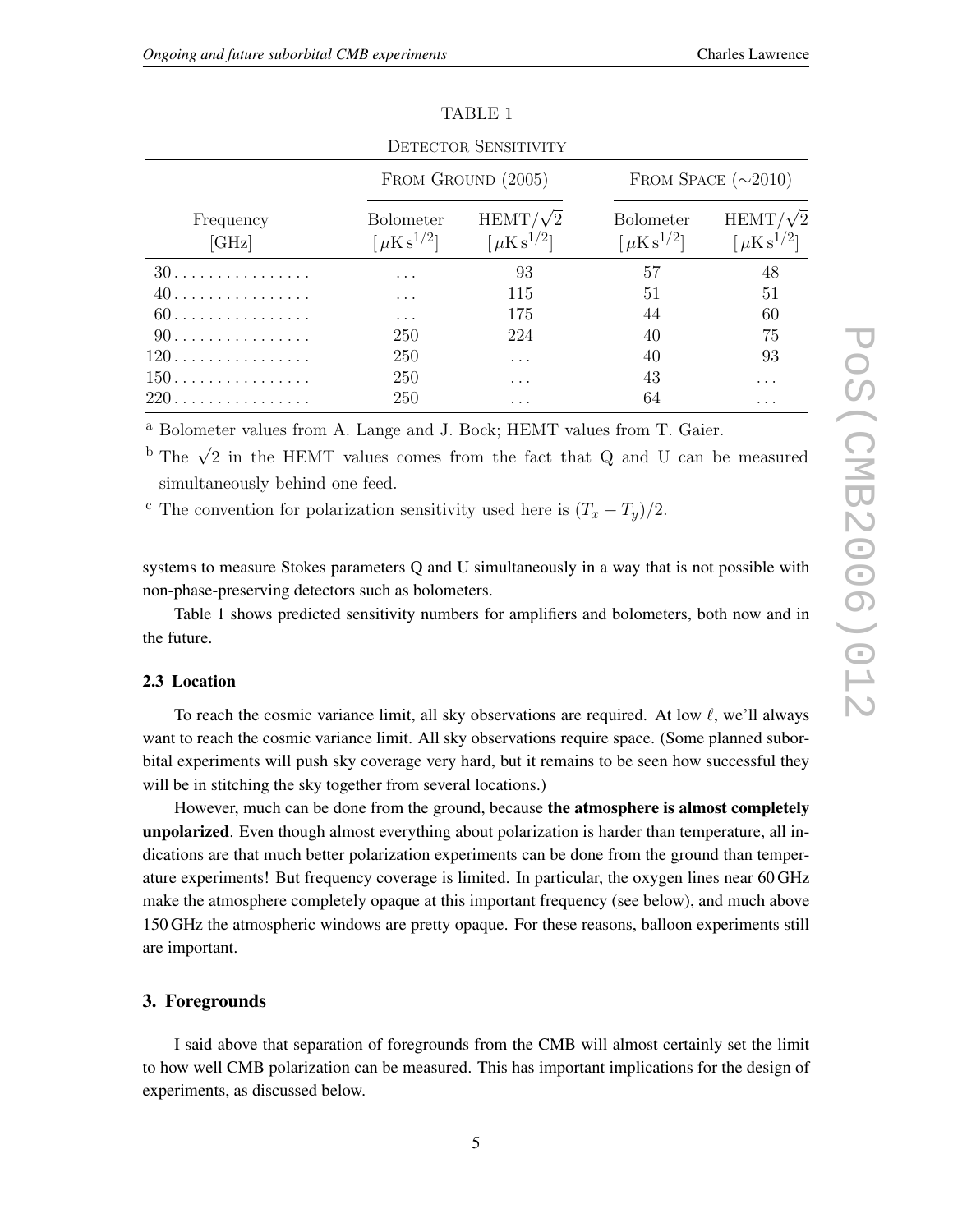

Figure 2: *Left panel:*—Diffuse temperature foregrounds as measured by WMAP1 on a 1◦ angular scale (Bennett et al. 2003). *Right panel:*—Level of synchrotron and dust fluctuations relative to CMB fluctuations from the left panel, normalized to the ratio at 70 GHz where the total diffuse foregrounds are a minimum.

#### 3.1 Compact sources

Corrections to the WMAP3 power spectrum from discrete sources start to be important just beyond the first peak. This is a critically important topic for CMB experiments, but the methods for dealing with discrete sources will be quite different from those used to deal with diffuse foregrounds, and I won't say anything more about it here.

#### 3.2 Diffuse foregrounds

WMAP1 found that the temperature foreground minimum on ~1<sup>°</sup> angular scales is around 70 GHz (Fig. 2 left; Bennett et al. 2003). Figure 2 right shows the level of synchrotron and dust fluctuations relative to their values at the foreground minimum. These are seriously steep functions of frequency. The dust side steepens at high frequencies as the CMB spectrum falls off on the Wien side. The synchrotron fluctuations increase relatively by a factor of four between 70 GHz and about 45 GHz, while the dust fluctuations increase by the same factor between 70 GHz and about 130 GHz. Note that by 30 GHz and 200 GHz the foreground fluctuations are up relatively by over an order of magnitude, and by 300 GHz are up by more than two orders of magnitude.

We don't know how well we can separate the CMB from foregrounds. Consider the problem. The simplest conceivable model of foregrounds would be something like the following:

- Synchrotron a power law with amplitude and index varying with position (polarized)
- Free-free a power law with fixed index  $= -0.14$  (good over a wide temperature range) and amplitude varying with position (unpolarized)
- Dust an emissivity law ( $\propto v^{\beta}B_y$ ) with amplitude and emissivity varying with position (polarized)
- CMB a temperature varying with position (polarized)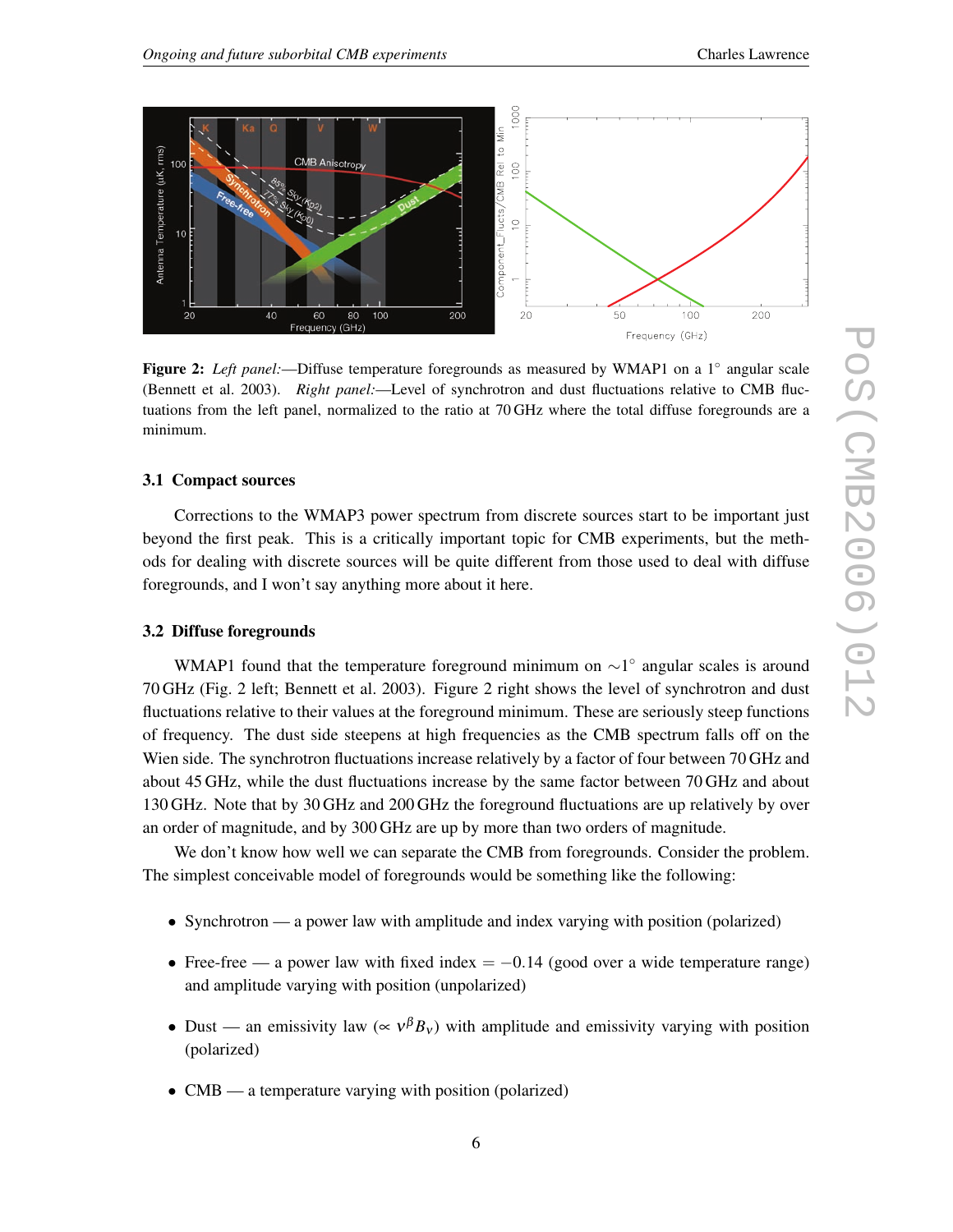Even this simplest case has six parameters, requiring at least 7 constraints for separation. No experiment to date has had more than 5 frequencies. *Planck*, with 9, will be the first. Unfortunately, we already know that this simplest case is too simple. Simple power laws aren't right, and there is good evidence for another component.

Consider a more likely situation:

- Synchrotron a power law with amplitude varying with position and index varying with position and frequency (polarized)
- Free-free a power law with fixed index  $= -0.14$  (good over a wide temperature range) and amplitude varying with position (unpolarized)
- Dust an emissivity law ( $\propto v^{\beta}B_v$ ) with amplitude and emissivity varying with position and frequency (polarized)
- "Anomalous dust" something requiring at least two parameters to describe (polarized)
- CMB a temperature varying with position (polarized)

This more realistic model requires at least 10 parameters, depending on how complicated the spatial and frequency dependence of the synchrotron and dust spectra are.

For temperature fluctuations, fortunately, foregrounds have modest impact on the power spectrum. As a result, foreground separation has not played a major role in CMB experiments with fairly high noise levels to date. For WMAP1, foreground "templates" provided additional constraints that were crude but better than nothing.

CMB polarization science requires sub-miocrokelvin noise levels, however. At these levels, there will be no escape from foregrounds, which will almost certainly set the ultimate limit on how well we can measure CMB polarization, as mentioned before twice and confirmed by WMAP3.

#### 4. What Is Needed

Foregrounds will set the ultimate limit, but at the moment we know too little about polarized foregrounds to optimize experiments to deal with them. There are three critical needs. The first is sensitive measurements of polarized foregrounds over a wide range of frequencies, with good angular resolution. WMAP3 has made a small but important step in this direction. *Planck* will be a major advance. And new suborbital experiments just starting to observe, under construction, or being planned will make important progress in this area.

The second critical need is for simulations using realistic foregrounds that test both methods of separation and experimental design. Some initial simulations using the foreground models developed by the *Planck* team and the Eriksen et al. (2006) separation method suggest that:

- Frequency coverage centered on the foreground minimum, and not too wide, works best
- One-sided frequency coverage (e.g., "dust only" or "synchrotron only" experiments) does not work as well.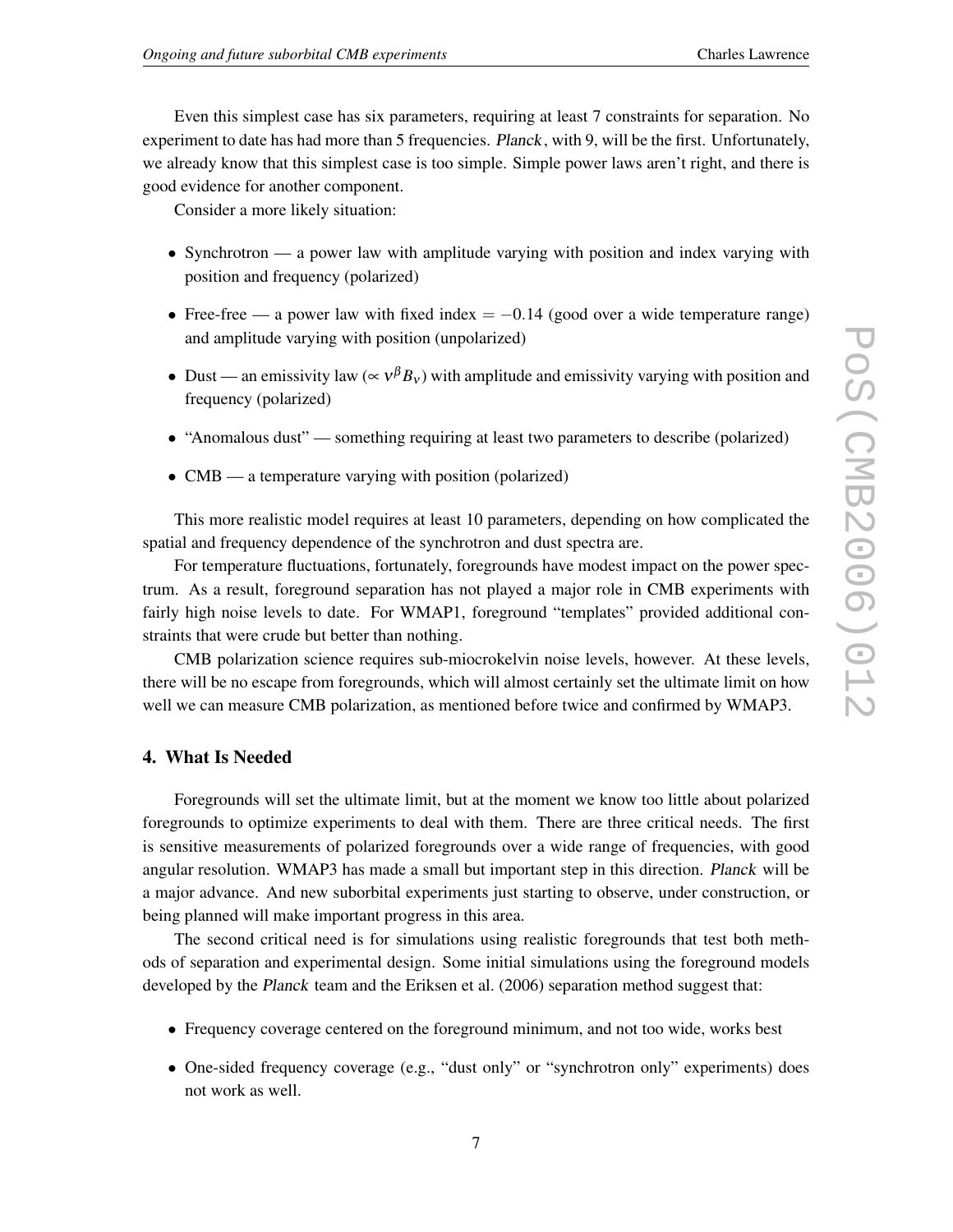• Frequencies farther and farther from the minimum become less and less useful, because model errors acting on stronger foregrounds signals dominate.)

The third critical need is, of course, multifrequency experiments with enough frequencies to constrain the large (but currently unknown) number of parameters required to characterize the foregrounds.

### 5. Experiments

Rather than listing detailed characteristics of a long list of experiments underway or planned, I want to give an overall view of the experimental scene and capture a few key points. Comparing experiments is tricky. A useful comparison, if it were possible, would be to list the noise level per unit sky area including systematic errors for each frequency that will be achieved by the various experiments. Unfortunately, this can't be done. The level of systematic errors in the data is hard to determine in any case, but for experiments that haven't taken data, it is impossible.

What I have chosen to do instead is to compare the product highlighted in  $\S 2.2$  of the number of detectors built or planned for various experiments times the integration time, and the angular resolution. The integration time for various experiments is determined by a complicated mix of factors, but is quite different for ground and balloon experiments. Ground experiments generally take data for a couple of years, but only at night. Bad weather is a problem in mediocre sites, but most of the experiments being planned will go either at the South Pole, or at very high elevation in Chile. In both cases, a high nighttime duty cycle is expected. So one year of actual integration time is a reasonable value to use for ground based experiments. For balloon experiments, expected flight times of 20 days are typical. Most of this time is useful. For bolometers, as discussed in § 2.2, sensitivity in space and on balloons is better than on the ground. Accordingly, I've multiplied bolometer balloon experiments by a factor of 5, under the assumption that balloon experiments will realize sensitivities somewhere between the current ground values and the 2010 space values given in Table 1)

Table 2 lists experiments, frequencies, number of detectors, and angular resolution, and says whether the experiment is an interferometer. I've taken the most ambitious version of each experiment. Some are funded, some are partially funded (e.g., for an initial smaller version), and some are unfunded. The general hardware trend is seen quite well. Experiments are exploding in the number of detectors used, as they must. There is an increase in number of frequencies, in some experiments at least.

Figure 3 shows the information in Table 2 graphically. Interferometers are not included in the figure, because of a number of complications trying to compare heterodyne interferometers and direct detection interferometers such as MBI. Moreover, since the interferometer elements can be moved over a wide range of positions, whatever plot axes one chooses, interferometers would be plotted over ranges. In any case, although interferometry offers huge potential advantages in control of systematics, it will be some time before it is possible to build an interferometer with comparable raw sensitivity to experiments with huge focal plane arrays of detectors.

Three cautions are important. First, this is not a complete list of experiments. I took as my starting point the experiments described at the meeting *Fundamental Physics With Cosmic Mi-*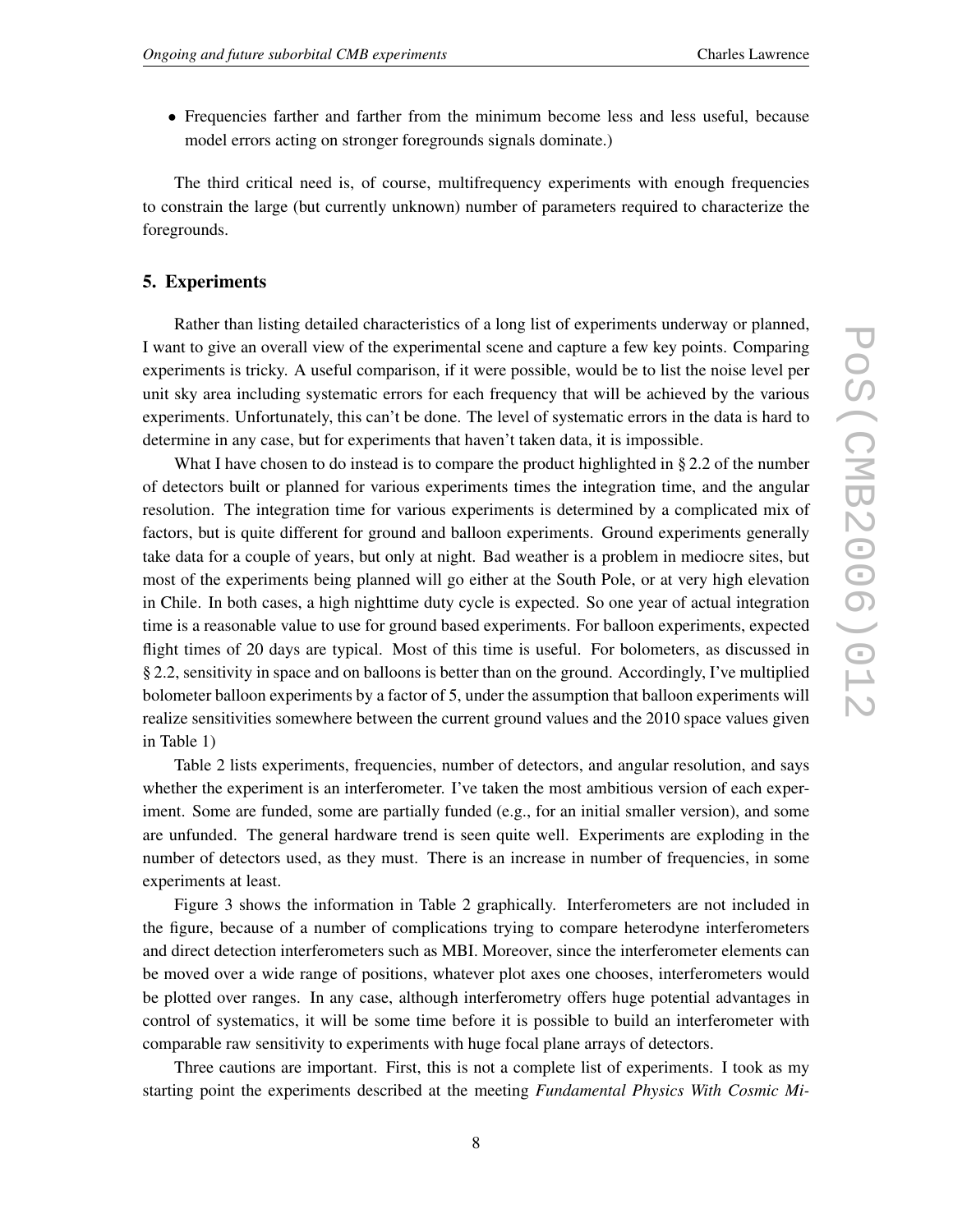| <b>EXPERIMENTS</b>  |                      |                            |                            |                   |  |  |  |
|---------------------|----------------------|----------------------------|----------------------------|-------------------|--|--|--|
| <b>NAME</b>         | $\nu$<br>[GHz]       | $N^{\rm a}$                | RESOLUTION<br>[arcminutes] | <b>COMMENT</b>    |  |  |  |
| $ACBAR$             | 150<br>219           | 8<br>4                     | 4.8<br>3.9                 |                   |  |  |  |
| $BICEP$             | 274<br>100           | 4<br>50                    | 3.9<br>60                  |                   |  |  |  |
| $CAPMAP$            | 150<br>40            | 48<br>8                    | 42<br>6                    |                   |  |  |  |
| CBI<br>$C\ell$ OVER | 90<br>31<br>97       | 24<br>13<br>320            | 4<br>5<br>8                | Interferometer    |  |  |  |
|                     | 150<br>225           | 512<br>512                 | $8\,$<br>8                 |                   |  |  |  |
|                     | 10<br>15<br>20       | 10<br>20<br>30             | 80<br>60<br>40             | Balloon           |  |  |  |
| $EBEX$              | 150<br>250<br>420    | 796<br>398<br>282          | 8<br>8<br>8                | Balloon           |  |  |  |
| $KuPID$<br>MBI      | 15<br>90             | 6<br>16                    | 13.8<br>60                 | Interferometer    |  |  |  |
| $PAPPA$             | 100<br>200<br>300    | 240<br>240<br>240          | 30<br>30<br>30             | Balloon           |  |  |  |
| $PolarBEAR$         | 90<br>150<br>220     | 400<br>400<br>400          | 7<br>5<br>3                |                   |  |  |  |
| $QUAD$              | 100<br>150           | 24<br>38                   | 6<br>4                     |                   |  |  |  |
| $\text{QUIET}$      | 40<br>44<br>86<br>95 | 136<br>136<br>1588<br>1588 | 29<br>26<br>14<br>12       |                   |  |  |  |
|                     | 40<br>44<br>86       | 44<br>44<br>596            | 10<br>9<br>5               |                   |  |  |  |
| Spider              | 95<br>$45\,$<br>75   | 596<br>64<br>256           | 4<br>145<br>69.1           | <b>Balloon</b>    |  |  |  |
|                     | $85\,$<br>108<br>144 | 256<br>256<br>512          | 60.4<br>52.4<br>36.0       |                   |  |  |  |
| VSA                 | 162<br>34            | 512<br>14                  | 32.0<br>8                  | Interferometer    |  |  |  |
| $ACT$               | 145<br>225<br>265    | 1024<br>1024<br>1024       | 1.7<br>1.1<br>0.9          | SZ                |  |  |  |
| $APEX-SZ$<br>$SPT$  | 150<br>90<br>150     | 324<br>320<br>320          | 1.0<br>1.7<br>1.0          | SZ<br>SZ          |  |  |  |
|                     | 220<br>30<br>90      | 320<br>8<br>8              | 0.7<br>0.5<br>0.5          | SZ Interferometer |  |  |  |

TABLE 2

POS(CMB2006)012 PoS(CMB2006)012

 $\overline{{}^{\rm a}$   $N$  is number of detectors or number of interferometer elements.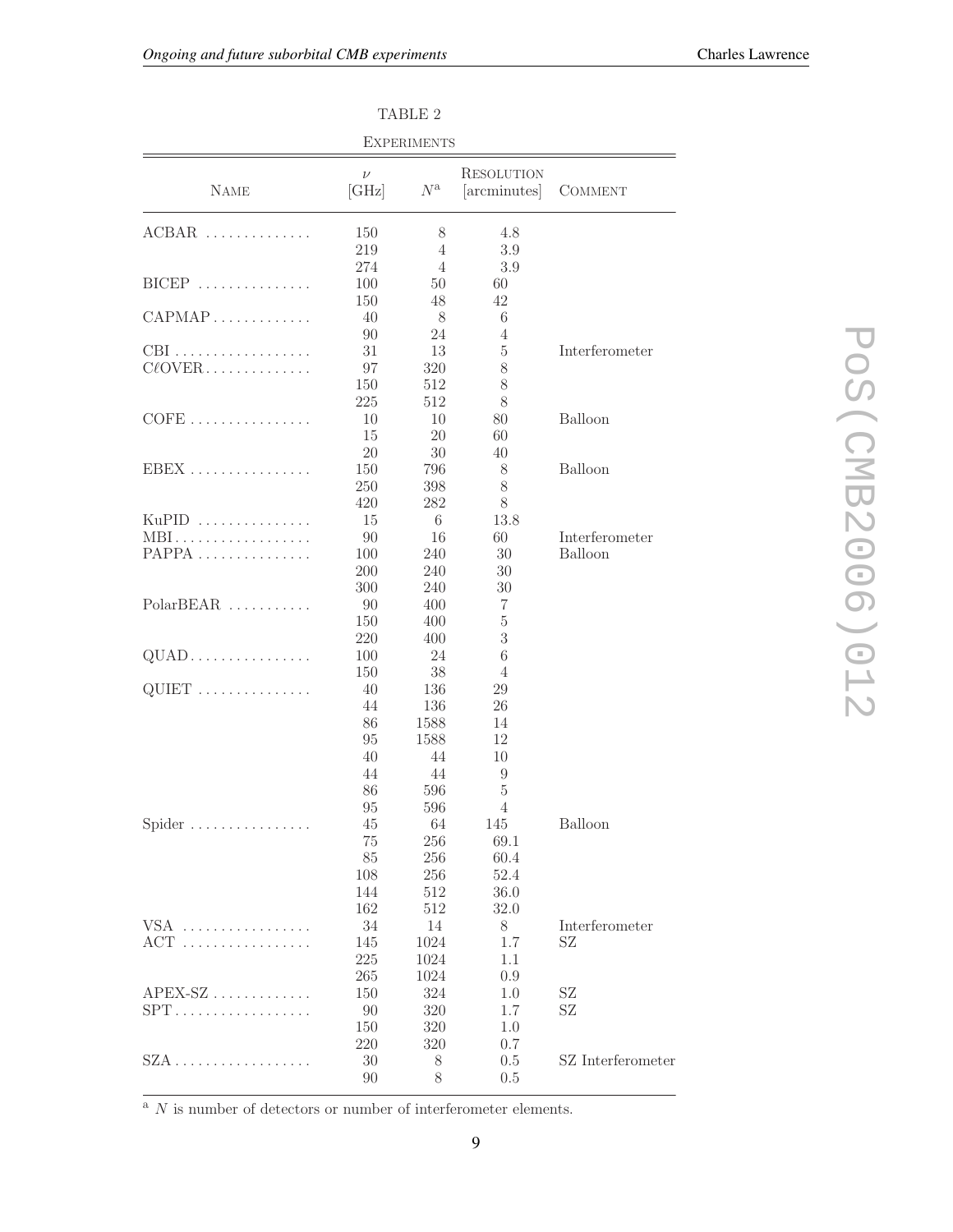

Figure 3: A sampling of suborbital experiments underway or planned. The area of the square is proportional to the number of detectors  $\times$  integration time, where time = 1 year for ground experiments, and 20 days  $\times$ 5 for balloon experiments. The factor of 5 for balloon experiments accounts roughly for the sensitivity advantage of bolometers above the atmosphere. No additional adjustments for sensitivity have been attempted, nor has any account been taken of planned sky coverage, etc. All frequency bands of the same experiment have the same color. To aid the eye, lines connect the multiple frequency squares of a some experiments. APEX-SZ and the middle SPT square overlap almost perfectly. The purple line shows the relative level of fluctuations in the diffuse foregrounds, from Fig. 2, on a logarithmic vertical scale not labeled spanning a factor of 100.

*crowave Background Radiation*, sponsored by UC Irvine and held at the Arnold and Mabel Beckman Center March 23–25, 2006 (see http://www.physics.uci.edu/CMB for details, and to download talks). A few additional experiments have been added.

Second, the information for the various experiments undoubtedly contains errors. There are several reasons for this, starting with the most important, namely, that I have not checked the information with the principals of the experiments for accuracy. Experiments change, sometimes dramatically, while they are being planned and built. Information on web sites is often out of date. I take full responsibility for the errors. However, I want to emphasize that the point of this exercise is not to provide an accurate compendium of experiments suitable for use in legal proceedings! Rather, it is to outline trends, and assess where suborbital experiments are heading.

Third, I emphasize again that I have not tried to assess sensitivity or noise levels that will be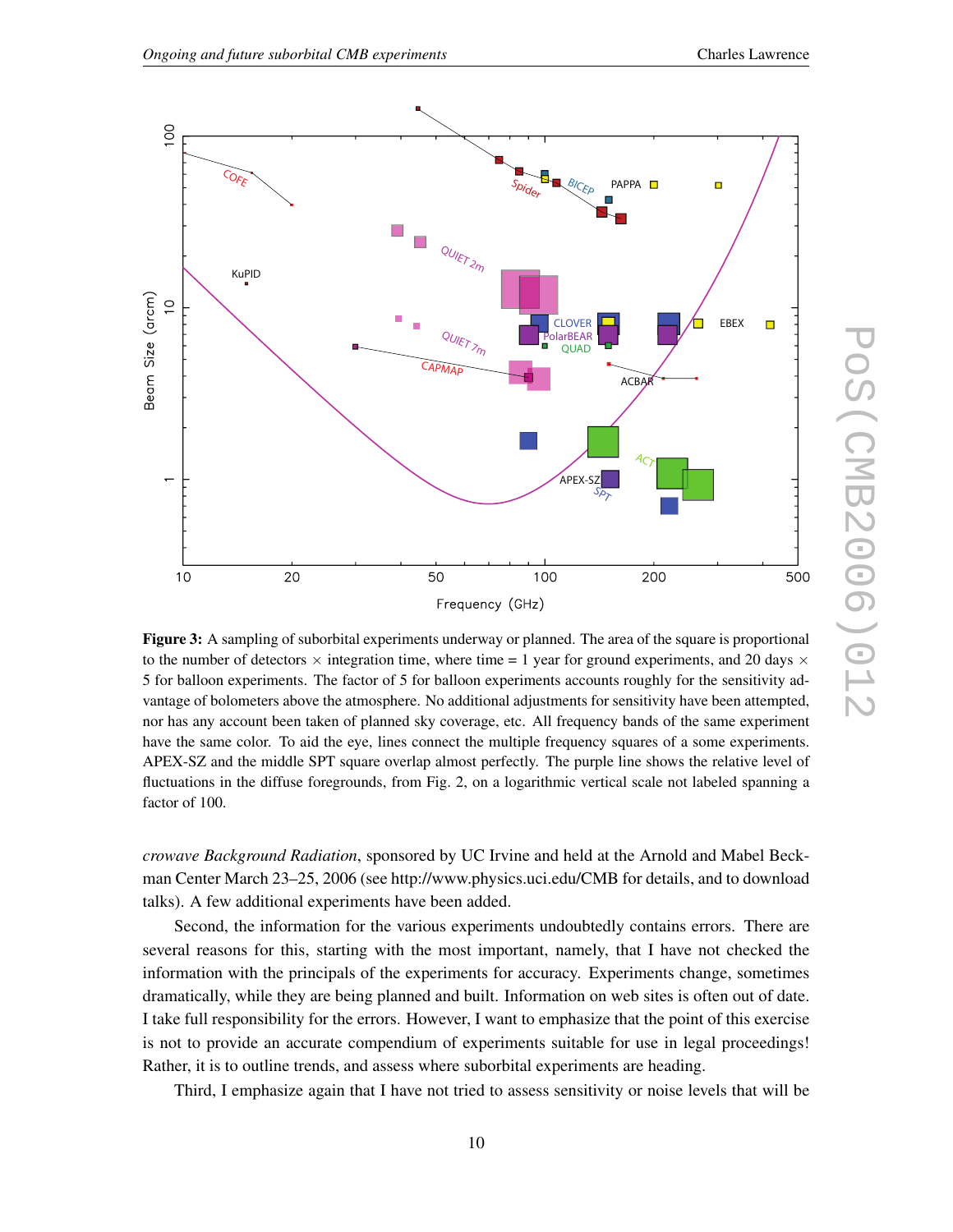achieved. In my view, this can be done accurately only after the fact, with data in hand. For my purposes here, I think it more useful to show trends in hardware.

With these caveats in mind, then, let's take a look at the Table and Figure. What can we see?

## 5.1 Observations on Experiments

- SZ experiments are well segregated in the lower right hand corner of the plot (resolution below 2'), quite similar to each other, and not polarized.
- There are no experiments covering the foreground minimum. Molecular oxygen lines make the atmosphere opaque around 60 GHz. Given the difficulties of separation of foregrounds discussed earlier, and given the likely importance of taking data where the foregrounds are a minimum, this is likely to be a significant limitation of suborbital experiments. Other frequency ranges of high atmospheric opacity and emission are avoided as well, as seen in the vertical bands where no experiments appear. If it turns out, as I expect, that continuous frequency coverage across some range of frequencies containing the foreground minimum is required for optimum separation of foregrounds, observations from space will be required.
- There is a significant asymmetry between the number of experiments above and below the foreground minimum. The disparity in the number of detectors is even greater. Partly this is explained by the fact that low frequency feeds are larger, leading to a lower density in the focal plane. But whatever the cause, it needs to be addressed. It is just as important to characterize and measure the synchrotron emission (and perhaps anomalous dust) at frequencies below the minimum as it is to measure the dust emission above the minimum.
- There is a shortage of high resolution experiments at low frequencies. This is no doubt driven by practicalities. High resolution at low frequencies requires larger telescopes than at high frequencies, and larger telescopes are more expensive and harder to move to remote sites. Although many large radio telescopes exist around the world, two special demands make it difficult to use them for CMB work. The first is that CMB work demands extremely clean beams with low sidelobe levels, usually achieved with severely under-illuminated unblockedaperture optical systems that are quite different from standard radio telescopes. Second, and perhaps even more important, the long integration times and demands for continuous observing in CMB observations are impossible to achieve in the radio observatory context.
- The maximum number of frequencies in one experiment is six (Spider). Clearly, individual experiments will be unable to deal with foregrounds fully in a standalone fashion. Of course, all of the experiments will *learn* about foregrounds, and all frequencies measured will be valuable.
- Combinations of experiments are likely. E.g., QUIET and  $C\ell$  OVER will both operate at the CBI site.

# 6. Assessment

I'll end by summarizing a few points on suborbital experiments.